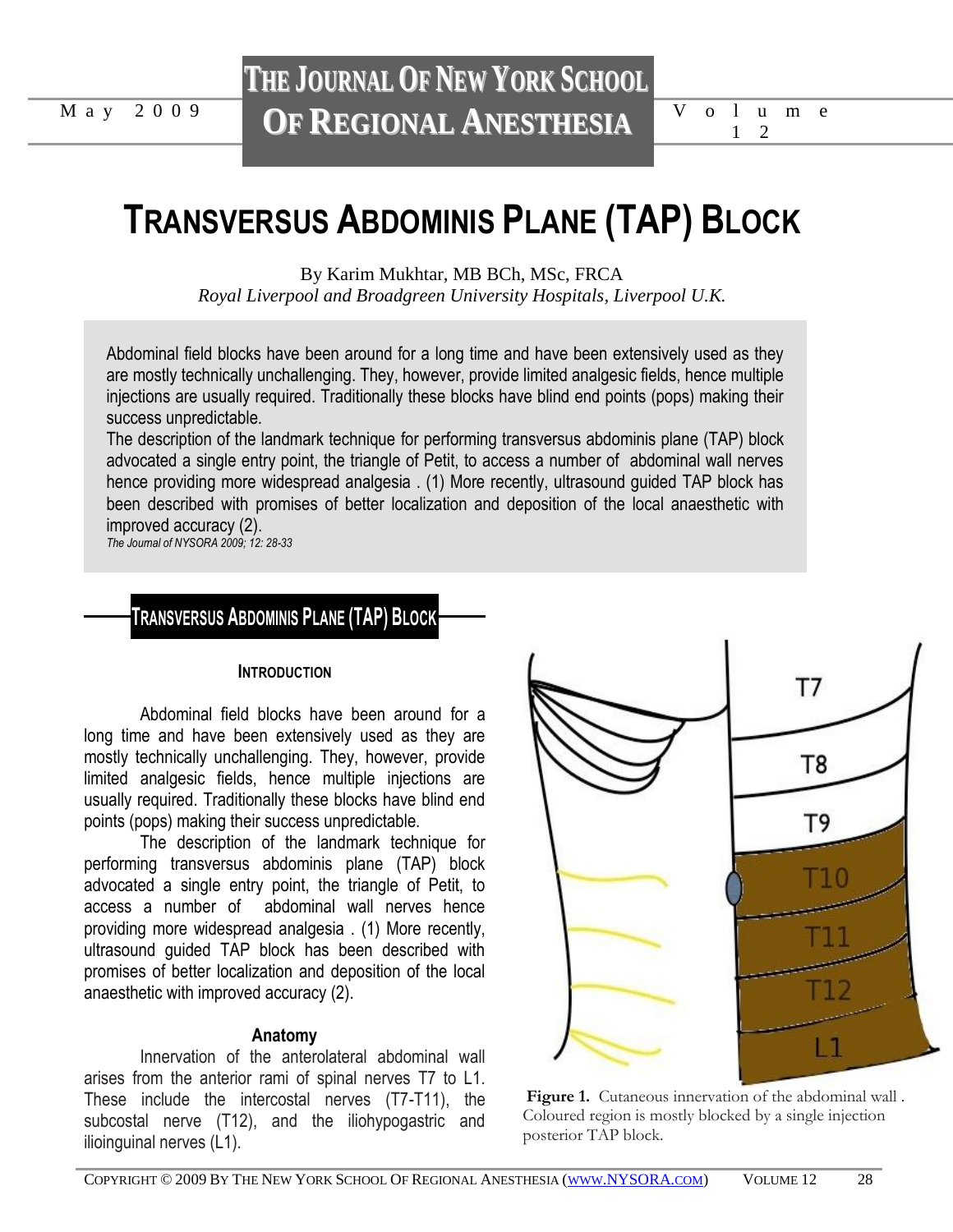#### TRANSVERSUS ABDOMINIS (TAP) BLOCK

THE JOURNAL OF THE NEW YORK SCHOOL OF REGIONAL ANESTHESIA (WWW.NYSORA.COM)

The anterior divisions of T7-T11 continue from the intercostal space to enter the abdominal wall between the internal oblique and transversus abdominis muscles until they reach the rectus abdominis, which they perforate and supply, ending as anterior cutaneous branches supplying the skin of the front of the abdomen. Midway in their course they pierce the external oblique muscle giving off the lateral cutaneous branch which divides into anterior and posterior branches that supply the external oblique muscle and latissmus dorsi respectively.

The anterior branch of T12 communicates with the iliohypogastric nerve and gives a branch to the pyramidalis. Its lateral cutaneous branch perforates the internal and external oblique muscles and descends over the iliac crest and supplies sensation to the front part of the gluteal region.

The iliohypogastric nerve (L1) divides between the internal oblique and transversus abdominis near the iliac crest into lateral and anterior cutaneous branches, the former supplying part of the skin of the gluteal region while the latter supplies the hypogastric region.

The ilioinguinal nerve (L1) communicates with the iliohypogastric nerve between the internal oblique and transversus abdominis near the anterior part of the iliac crest. It supplies the upper and medial part of the thigh and part of the skin covering the genitalia.(3)

## **Block Technique**

The aim of a TAP block is to deposit local anaesthetic in the plane between the internal oblique and transversus abdominis muscles targeting the spinal nerves in this plane. The innervation to abdominal skin, muscles and parietal peritoneum will be interrupted. If surgery traverses the peritoneal cavity, dull visceral pain (from spasm or inflammation following surgical insult) will still be experienced. The block can be performed blind or using the ultrasound



**Figure 2**. T7 to T12 spinal nerves pathway and branches in the abdominal wall

## **Blind TAP**

The point of entry for the blind TAP block is the lumbar triangle of Petit. This is situated between the lower costal margin and iliac crest. It is bound anteriorly by the external oblique muscle and posteriorly by the latissmis dorsi. This technique relies on feeling double pops as the needle traverses the external oblique and internal oblique muscles. A blunt needle will make the loss of resistance more appreciable.



Figure 3. Lumbar triangle of Petit between external oblique muscle and latissmis dorsi. **CM**: costal margin, **IC**: iliac crest.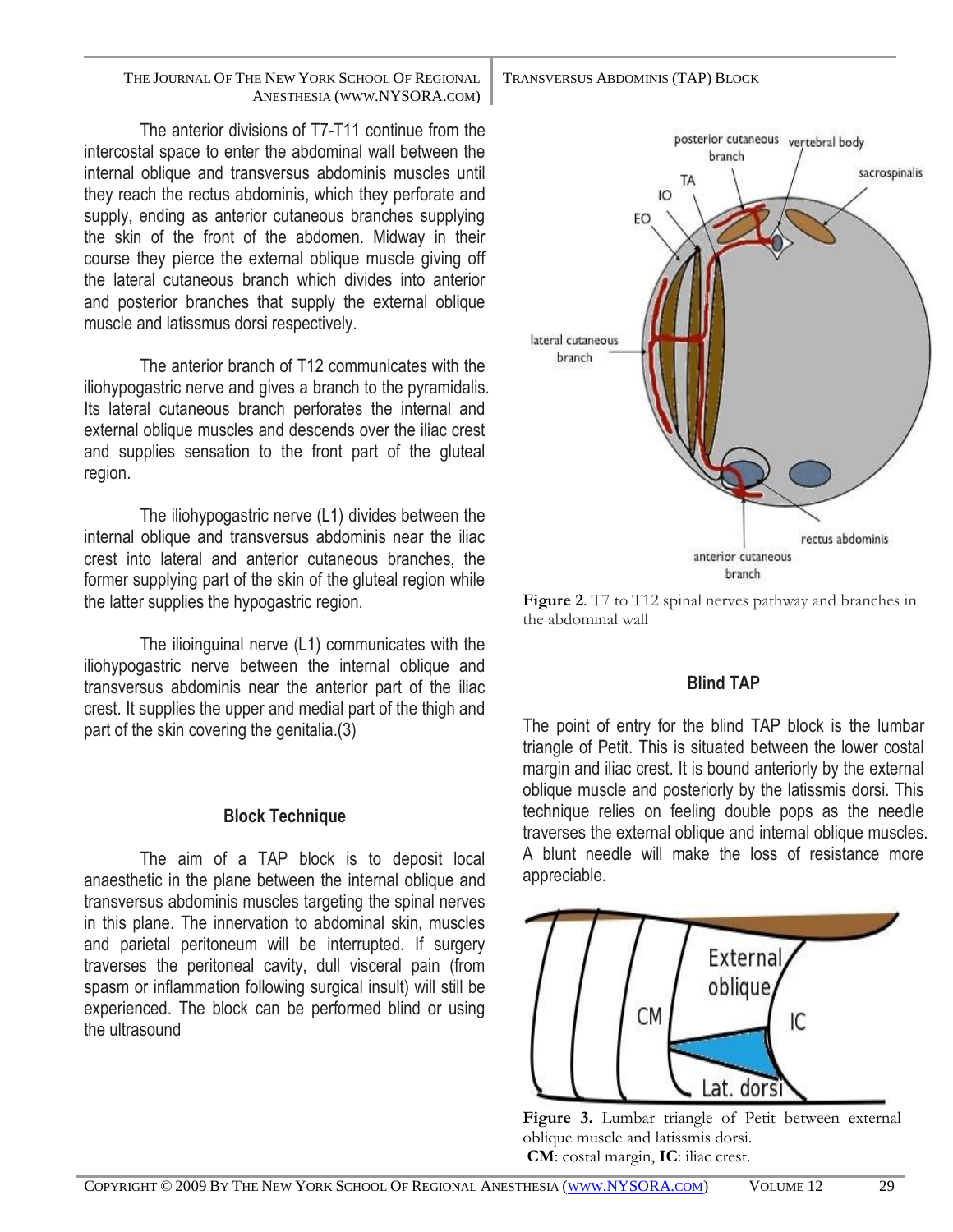THE JOURNAL OF THE NEW YORK SCHOOL OF REGIONAL ANESTHESIA (WWW.NYSORA.COM)

**Ultrasound- guided TAP**

The ultrasound probe is placed in a transverse plane to the lateral abdominal wall in the midaxillary line, between the lower costal margin and iliac crest. The use of ultrasound allows for accurate deposition of the local anaesthetic in the correct neurovascular plane.

If prolonged analgesia is required beyond the duration of a single shot of local anaesthetic , a catheter can be introduced into the transversus abdominis plane through a touhy needle. After opening up the plane with 2 ml of saline, the catheter is introduced around 3 cm beyond the needle tip . Position is verified by injecting the local anaesthetic bolus (20ml). An infusion of a dilute local anaesthetic is started at a rate of 7 to 10 ml per hour.



Figure 4. Schematic view of an ultrasound-guided tranaversus abdominis plane block. **EO**: external oblique, **IO**: internal oblique, **TA**: transversus abdominis, **LA**: local anaesthestic

TRANSVERSUS ABDOMINIS (TAP) BLOCK

# **Performing the ultrasound-guided block Requirements**

-Ultrasound machine with a high frequency probe (10-5 MHz)

-Ultrasound probe cover

-Antiseptic for skin disinfection

-Sterile ultrasound gel

-Needle: 50 mm or 80 mm needle

-20ml needle and injection tubing

-20 to 30 ml local anaesthetic (any local anaesthetic concentration , this block relies on local anaesthetic spread rather than concentration, i.e. is volume dependant.)

# **Indications**

This block is indicated for any lower abdominal surgery including appendectomy, hernia repair, caesarean section (4), abdominal hysterectomy (5) and prostatectomy (6). Efficacy in laparoscopic surgery has also been demonstrated (7). Bilateral blocks can be given for midline incisions or laparoscopic surgery. Care should be taken not to exceed recommended safe doses of local anaesthetic agent with bilateral injections.

There has been controversy in the literature regarding the spread and level of block achieved with a single TAP injection. Whilst early studies showed a T7 to L1 spread with a single posterior injection making the block suitable for midline abdominal incisions (8), other studies, however, failed to demonstrate a spread cephalad to T10 making it more suited for lower abdominal surgery (9).

In a small cadaveric study, T11, T12 and L1 were most consistently present in the transversus abdominis plane, while T10 was present in 50% of the cases (10). It is reasonable to expect a good analgesic effect in the region between T10 an L1 following a single posterior injection. Augmentation with a subcostal injection will help attain a higher block upto T7. The subcostal TAP is a modification of the original technique in which the ultrasound probe is placed just beneath the costal margin and parallel to it. The needle is then introduced from the lateral side of the rectus muscle in plane of the ultrasound beam and 10 ml of local injected into the transversus abdominis plane to extend the analgesia provided by the posterior TAP block above the umbilicus (11).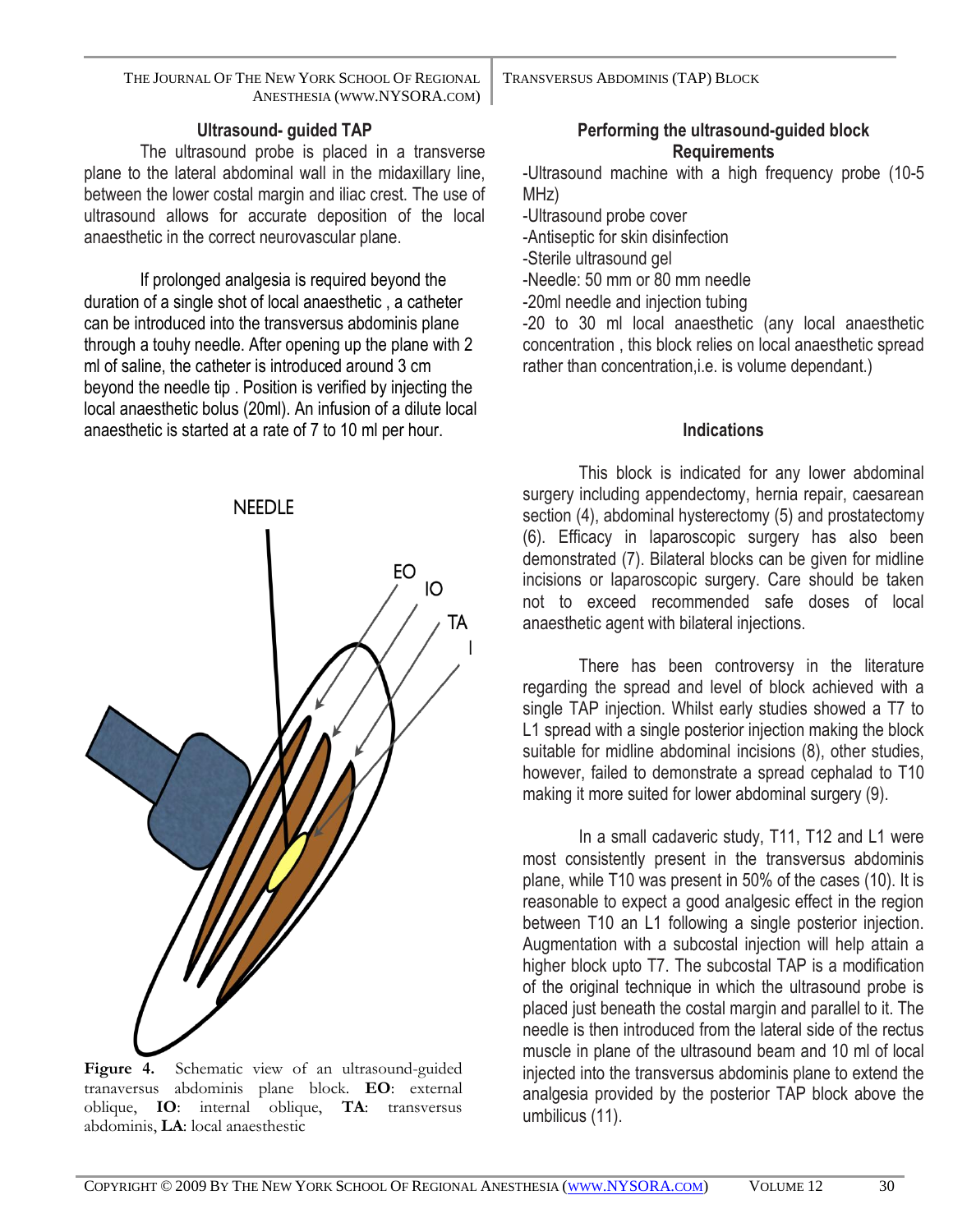# **THE JOURNAL OF NEW YORK SCHOOL OF REGIONAL ANESTHESIA** M a y 2 0 0 9 V o l u m e

|  |                               | √olume |  |
|--|-------------------------------|--------|--|
|  | $\overline{1}$ $\overline{2}$ |        |  |

# **TECHNIQUE**

Whilst the patient is in the supine position, a high frequency ultrasound probe is placed transverse to the abdominal wall between the costal margin and iliac crest.



The image produced shows (from above downwards) skin, subcutaneous tissue, fat, external oblique, internal oblique, transversus abdominis. The peritoneum and bowel loops may also be visualized deeper to the muscles.



 **Figure 6**. Image of the abdominal wall. **E0**: external oblique, **IO**: internal oblique, **TA**: transversus abdominis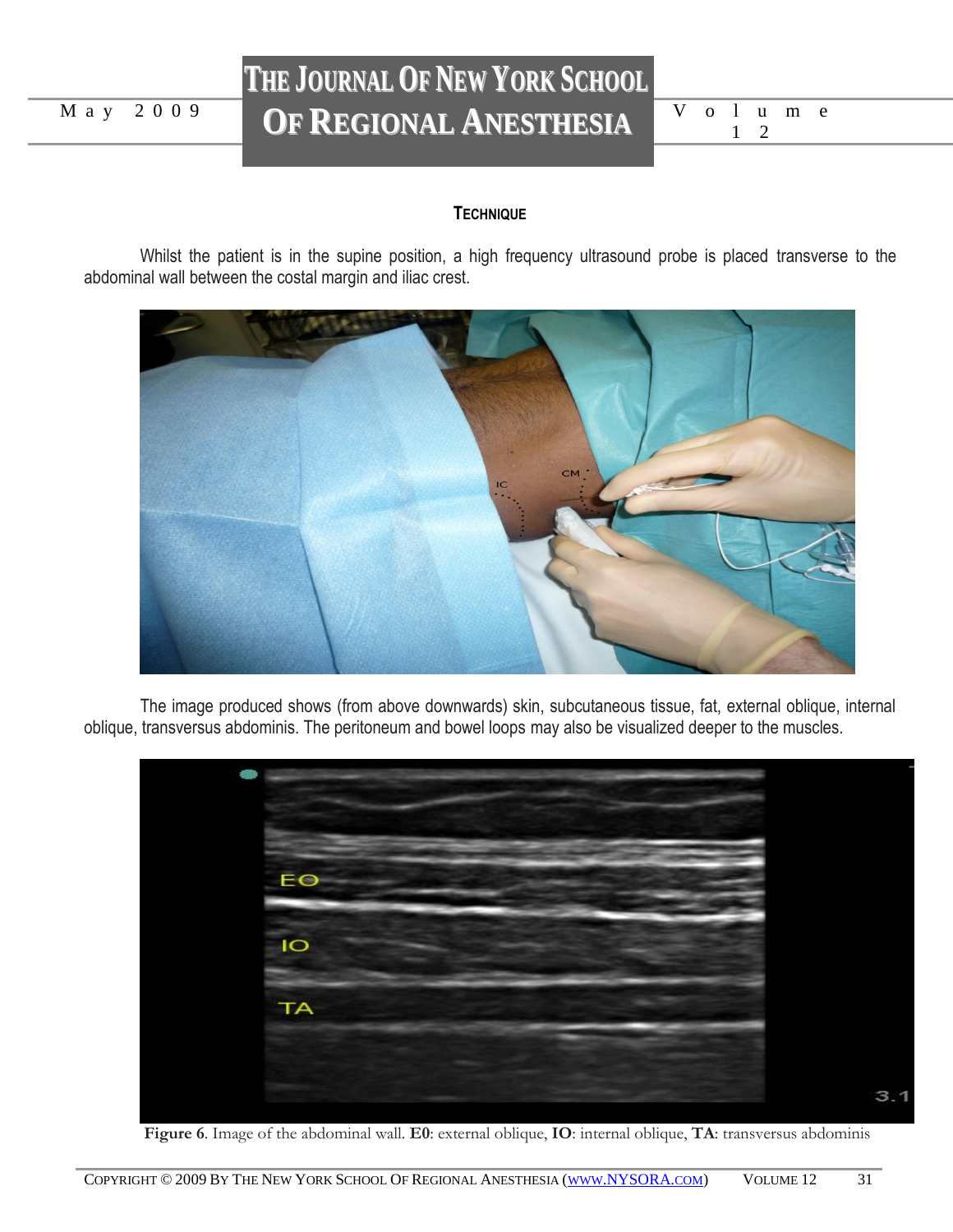THE JOURNAL OF THE NEW YORK SCHOOL OF REGIONAL ANESTHESIA (WWW.NYSORA.COM) TRANSVERSUS ABDOMINIS (TAP) BLOCK

The needle is introduced in plane of the ultrasound probe directly under the probe and advanced until it reaches the plane between the internal oblique and transversus abdominis muscles. The needle can also be introduced a few centimeters medial to the probe (a distance equivalent to the depth of the plane as viewed on the ultrasound image). The probe will have to follow the needle entry point medially in its superficial path and is then returned to its original position in the midaxillary line as the needle is directed deeper.

Upon reaching the plane, 2 ml of saline is injected to confirm correct needle position after which 20 ml of local anaesthetic solution is injected. The transversus abdominis plane is visualized expanding with the injection ( appears as a hypoechoic space).



**Figure 7.** Correct local anaesthetic deposition in the transversus abdominis plane.

# CLICK [HERE](http://www.nysora.com/files/uploaded/JNYSORA/Volume12/tapblock.swf) TO VIEW VIDEO OF THIS TECHNIQUE.

## **Complications**

There have been no reported complications to date with the ultrasound guided technique. A few complications have been reported with blind TAP block, the most significant of which was a case report of intrahepatic injection (12). Other complications include: intraperitoneal injection, bowel hematoma and transient femoral nerve palsy. Local anaesthetic toxicity could also occur due to the large volumes required to perform this block especially if it was done bilaterally. As with any regional technique, careful aspiration will help avoid intravascular injections.